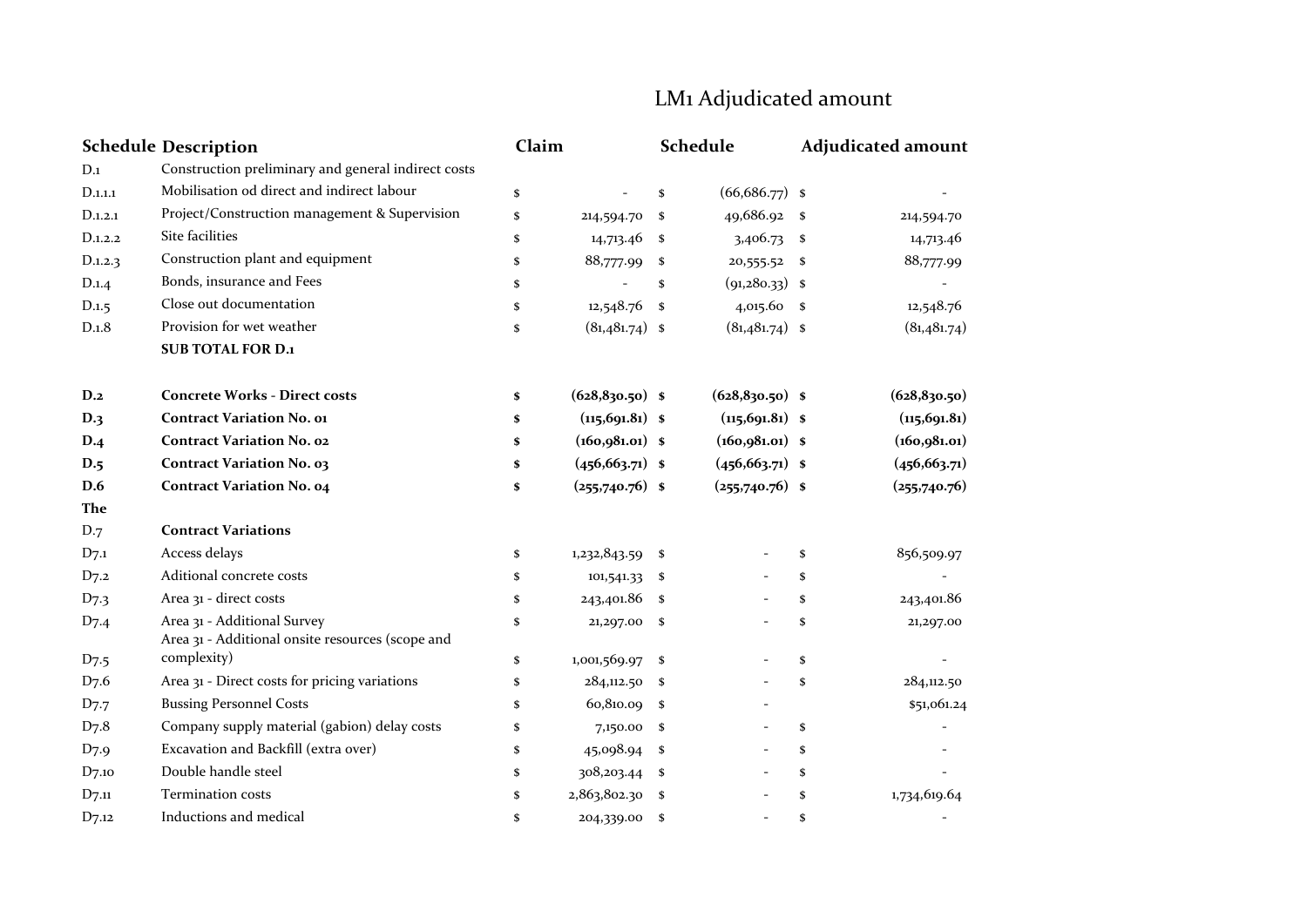| $D_{7,13}$         | Tertiary earthworks levels                                |    | $20,213.58$ \$  |   |                    |            |
|--------------------|-----------------------------------------------------------|----|-----------------|---|--------------------|------------|
| D7.14              | Steel escalation                                          | S  | 97,724.99       | S |                    |            |
| D <sub>7</sub> .15 | Inclement weather costs                                   | \$ | $285,228.80$ \$ |   |                    | 281,821.72 |
| D7.16              | Extra over steel reinforcement                            |    | $198,917.16$ \$ |   | $(413, 499.43)$ \$ | 22,800.00  |
| $D_{7.17}$ .A      | Win, haul and screen gabion material for RE wall          |    | $19,268.21$ \$  |   |                    | 19,268.21  |
|                    | Win, haul and grade select backfill material suitable for |    |                 |   |                    |            |
| $D_{7.17}B$        | use in ROM RE wall                                        |    | 34,394.23 \$    |   |                    | 34,394.23  |
| $D_{7.18}$         | Blasting stoppage - 17 April 2021                         | \$ | $10,373.28$ \$  |   |                    | 5,492.00   |
|                    | TOTAL \$                                                  |    | 7,040,290.27    |   | (1,402,576.72)     |            |

|          | Set-offs                       |                                |
|----------|--------------------------------|--------------------------------|
| $SO$ -01 | $(224, 473.63)$ \$<br>\$       | $\overline{\phantom{a}}$       |
| $SO-02$  | $(500, 483.22)$ \$<br>\$       | $\overline{\phantom{0}}$       |
| $SO-03$  | \$<br><b>Service</b>           | \$<br>$\overline{\phantom{0}}$ |
| $SO-04$  | \$<br>$\overline{\phantom{a}}$ | \$<br>-                        |
| $SO-5$   | $-$ \$<br>\$                   | $\overline{\phantom{0}}$       |
| $SO-06$  | $(7,470,000.00)$ \$<br>\$      | $\overline{\phantom{0}}$       |
| LD's     | $(916,337.02)$ \$<br>\$        | $\overline{\phantom{0}}$       |
|          |                                |                                |

## **ADJUDICATED AMOUNT \$ 2,186,023.75**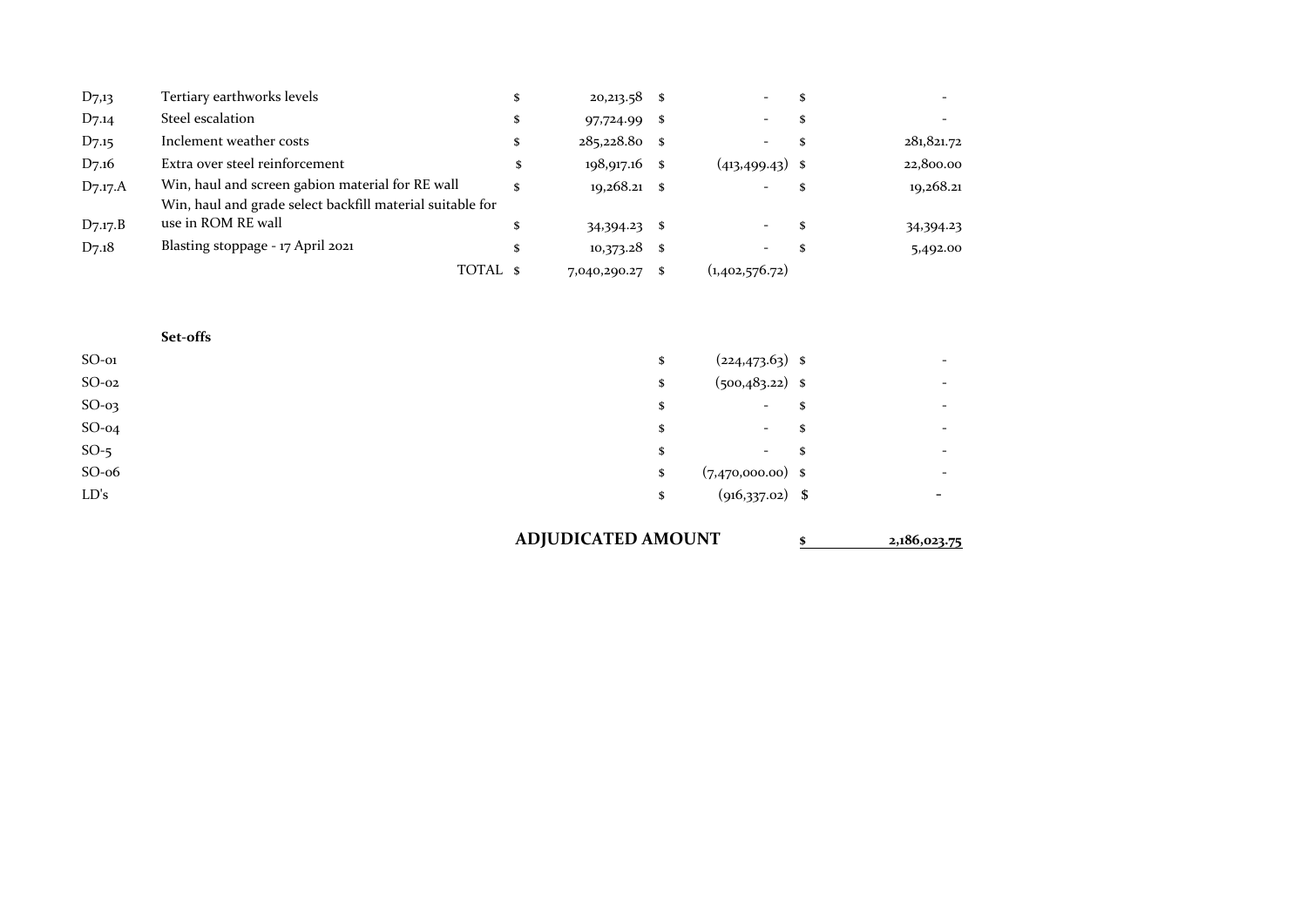## **D.7.11 TERMINATION COSTS**

| Item<br>Description                            |  |    | Claim      | <b>Subtotals</b> | Adjudicated<br>amount |             |  |
|------------------------------------------------|--|----|------------|------------------|-----------------------|-------------|--|
| Roundel                                        |  | \$ | 188,708.80 |                  | \$                    | 188,708.80  |  |
| TEI structural steel and HD bolts              |  | \$ | 539,179.42 |                  | \$                    |             |  |
| 3 Infrabuild - steel reinforcement             |  |    |            |                  |                       |             |  |
| Infrabuild invoice 6142751                     |  | \$ | 9,119.11   |                  | \$                    |             |  |
| Infrabuild 276.oit delivered - not installed - |  |    |            |                  |                       |             |  |
| not prefabricated                              |  | \$ | 424,013.12 |                  | \$                    | 424,013.12  |  |
| Infrabuild 127.44t delivered - parts           |  |    |            |                  |                       |             |  |
| prefabricated                                  |  | \$ | 193,186.58 |                  | \$                    | 193,186.58  |  |
| BE steel fixing 111.89 tonne prefabricated     |  | \$ | 103,386.17 |                  | \$                    | 103,386.17  |  |
| CMC labour costs unloading 276.oit             |  |    |            |                  |                       |             |  |
| delivered only                                 |  | \$ | 101,102.46 |                  |                       | \$82,637.39 |  |
| CMC labour costs unloading 127.44t             |  |    |            |                  |                       |             |  |
| delivered and prefabricated                    |  | \$ | 46,681.27  |                  |                       | \$38,555.36 |  |
| Elite metal craft - welding of prefabricated   |  |    |            |                  |                       |             |  |
| steel cages                                    |  | \$ | 8,010.20   | \$86,498.91      | \$                    | 8,010.20    |  |
| 4 Fusion - earthing and electrical             |  | \$ | 104,535.05 |                  | \$                    | 104,535.05  |  |
| 5 Perishable materials                         |  | \$ | 34,000.45  |                  | \$                    |             |  |
| <b>6 Survey Works</b>                          |  | \$ | 33,720.50  |                  | \$                    |             |  |
| 7 Labour                                       |  |    |            |                  |                       |             |  |
| 12 June to 20 June                             |  | \$ | 67,232.90  |                  | \$                    | 60,509.61   |  |
| Notice period                                  |  | \$ | 73,292.00  |                  | \$                    | 65,962.80   |  |
| Redundancy                                     |  | \$ | 230,546.00 |                  | \$                    |             |  |
| CJM & Hawthorne                                |  | \$ | 4,008.40   | \$<br>375,079.30 |                       |             |  |
| 8 Plant                                        |  | \$ | 45,108.65  |                  | \$                    | 44,895.65   |  |
| 9 Travel costs                                 |  | \$ | 33,248.11  |                  | \$                    | 33,248.11   |  |
| 10 Non-recoverable works                       |  |    |            |                  |                       |             |  |
| Claimant temporary work effort                 |  | \$ | 429,606.45 |                  | \$                    | 384,350.80  |  |
| Lynskey temporary work                         |  | \$ | 1,520.00   |                  | \$                    | 1,520.00    |  |